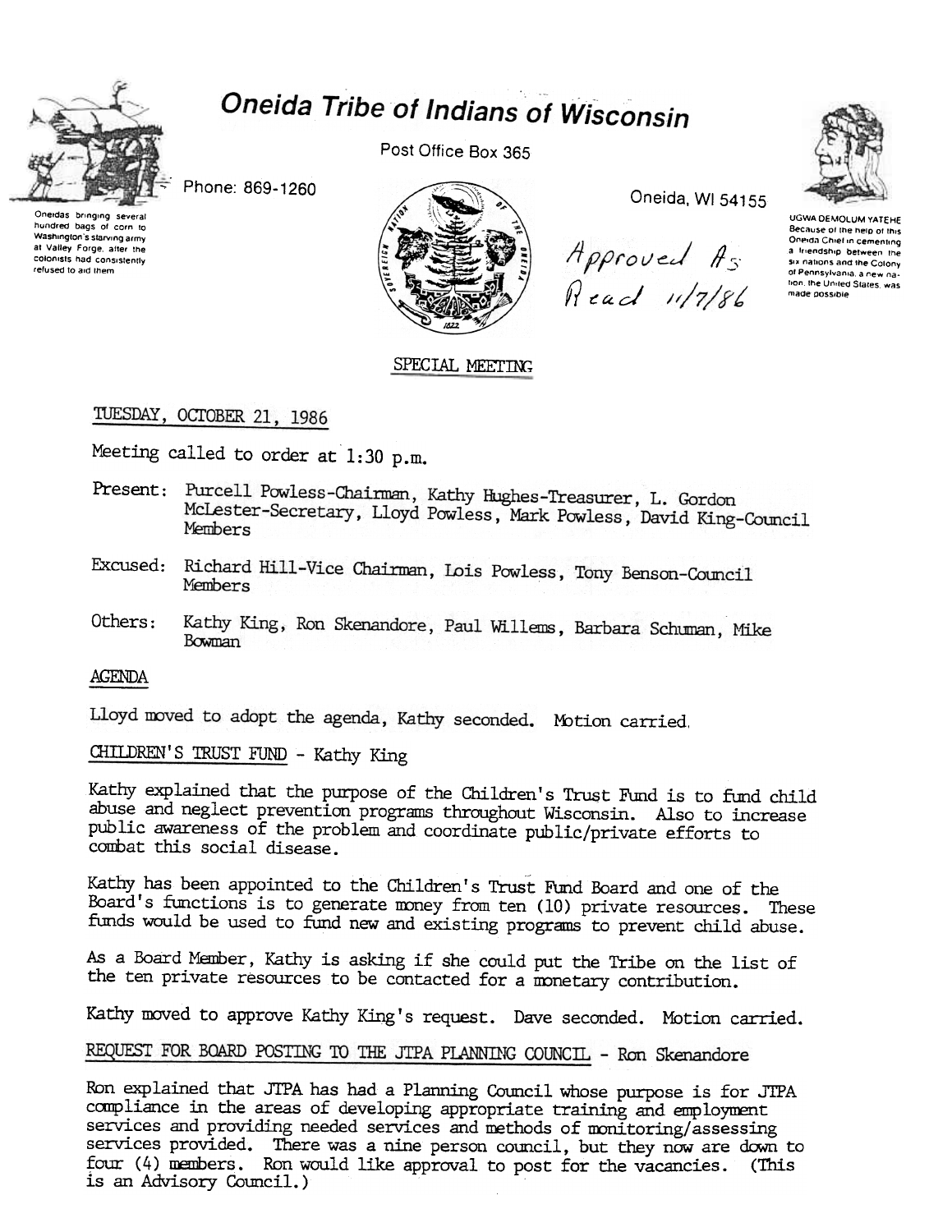ONEillA TRIBE OF INDIANS OF WISCONSIN SPECIAL MEETING - OCTOBER 21, 1986 Page 2

#### POSTING (Continued)

There was discussion about the review the Planning Committees have been doing in regards to Boards, Commissions, Councils, and Committees throughout the Tribe.

Gordon moved to table this item until the Planning Committee working in this area reviews the JTPA Planning Council and brings back a recommendation. Kathy seconded. 2 abstentions. Motion carried.

#### PAUL WILLEMS CANDIDATE FOR CONGRESS

Paul presented his views and positions on items such as the Joint Commission law Suit against the Oneida Tribe, the Hunting & Fishing Rights of the Indians, and the Treaty Rights of the Indians.

2: 00 Tony Benson arrived.

Paul asked the Tribe to support him in whatever manner they could. .It was explained to Paul that we have a Campaign Committee of Tony Benson, Lloyd Powless and Rick Hill, and that they would work with him.

PERSONNEL - Barbara Schuman

Hiring Information -

- Cashier/Sales Clerk Iroquois Gift Shop Grade One Oscar Schuyler
- Computer Operator for Library Retroconversion (Temporary) \$3.50 /hour -Dorothy J. Stuart

LAND ACQUISITION FROM EPISCOPAL DIOCESE - Mike Bowman

Mike explained that the Housing Authority has been discussing the need for the Authority to obtain a small building near Site I in Oneida. The Housing Authority requested the Business Committee to seek out the possibility of obtaining some land from the Episcopal Diocese to construct a storage building.

After discussion, Lloyd moved that the Tribe negotiate for a  $\frac{1}{2}$  acre from the Episcopal Diocese. Kathy seconded. Mark and Dave abstained. Motion carried.

#### OFFERS TO PURCHASE - MINUTES OF  $10/14/86$  - Kathy Hughes

Kathy stated that on 10/14/86, we referred two offers of purchase back to the Land Negotiations Committee for a plan on the use of the properties to be developed for Business Committee review prior to our approving the offers. Kathy feels we were in error referring this to the Negotiations Conmittee. It should go back to the Land Committee with a suggestion that they draw on staff from the Planning Office and/or the Economic Development office to provide them assistance in developing the plan. Kathy is asking for reconsideration of this matter.